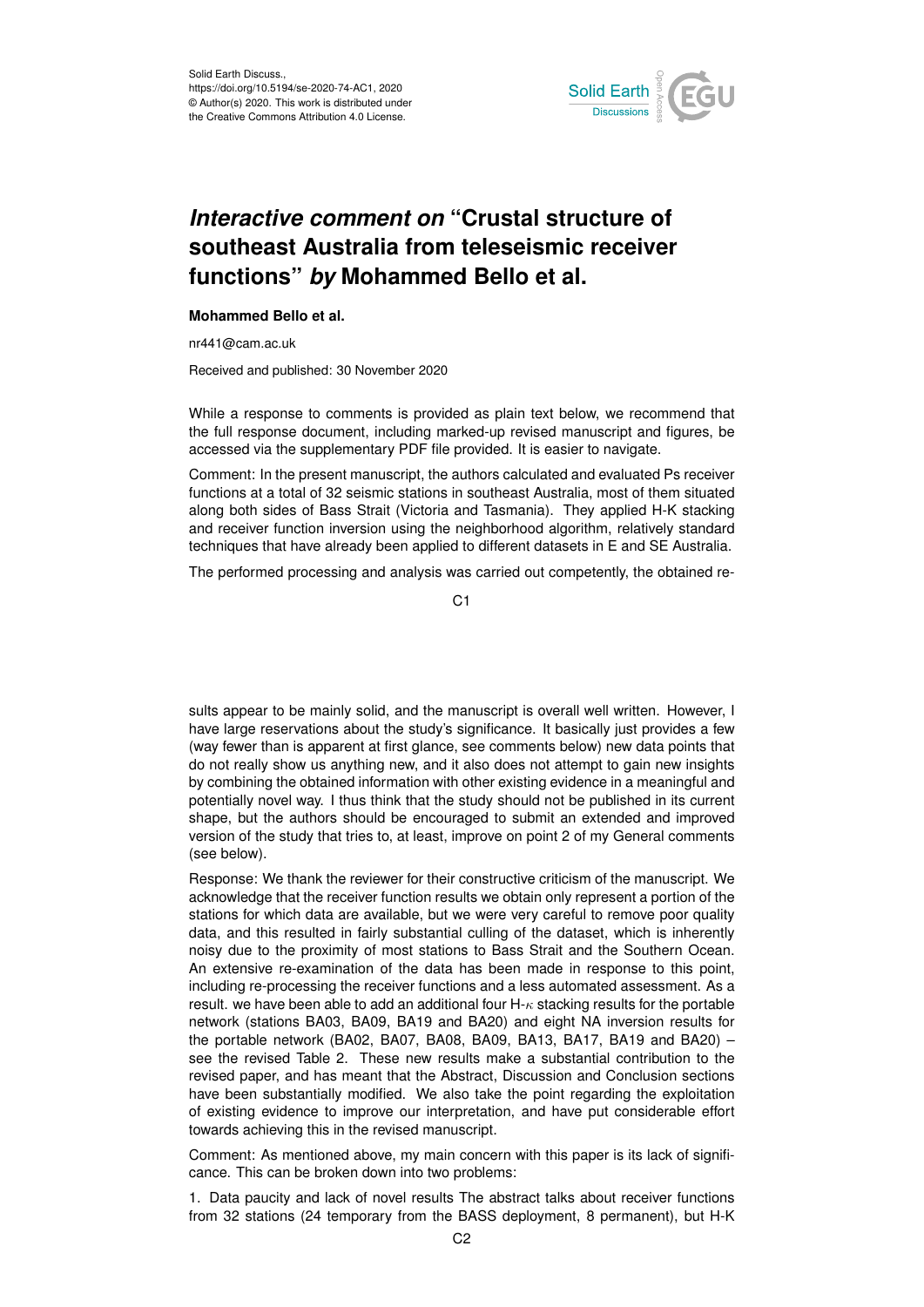results are only supplied for 13 stations(7 temporary, 6 permanent; the text says 14 stations but Table 2 only features 13), inversion results only for 6 (only permanent stations).

What the manuscript does not mention is that Moho depth estimates from receiver functions are already available from literature for 5 of the 6 permanent stations investigated (station CAN in Clitheroe et al., 2000; stations MOO, TOO, TAU, YNG in Ford etal., 2010; all 5 are also used in the AusMoho compilation of Kennett et al., 2011), and vp and vp/vs estimates for 4 of the 6 (Ford et al., 2010). This reduces the amount of new results to H-K stacking results from 7 temporary stations, and H-K stacking plus inversion for one permanent station (CNB) for which I could not find previous results.

This is a rather thin data base, and I think the authors should have mentioned the previous results I just listed, and discussed whether their new values agree or disagree with these previous findings (they are largely consistent, as far as I can see). Failure to do that appears to wrongly imply that all reported values are novel. Comparison is only undertaken with other previously analyzed stations in the region (Figure 9), which adds to this impression. Lastly, it would make sense to compare the obtained crustal thicknesses to the Australia-wide Moho model AusMoho (freely available from the webpage of ANU:http://rses.anu.edu.au/seismology/AuSREM/AusMoho/). This interpolated model offers predictions (interpolated values) for the positions of the newly analysed stations, thus it offers the possibility to check whether these results change or confirm the cur-rent state of knowledge (at first glance, they rather confirm).

Response: We acknowledge that what we wrote could be interpreted as a claim that we obtain receiver functions from all 32 stations, so have added a subsequent sentence that clarifies the actual number of usable receiver functions we extract (see lines 13- 15). As noted above, we have re-assessed the temporary station data, and applied different receiver function assessment criteria, which has yielded additional results that we hope will help allay the reviewer's concern regarding data paucity.

C3

In response to the second point, we now make mention of the previous Moho depth estimates for five of the six permanent stations, and show that they are consistent with our results. See lines 398-407.

In response to the last point, we have added a new figure (Figure 11) which compares all of our Moho depth results with AusREM estimates. As the reviewer notes, they are in general quite consistent, but with a few exceptions that we discuss in a new section (7.3) in the manuscript – see lines 560-597.

Comment: 2. Lack of constraints for interpretation The authors offer a detailed introduction to models of crustal formation and geologic evolution of SE Australia in Sections 1 and 2. I am no expert in these things, but I get the impression that a thorough survey of the literature was performed. The Discussion section then attempts to relate the rather poor data base (see above) to all kinds of geological processes that have been previously proposed. I think the authors are doing an OK job in relating their results to some published works, but the central problem is that the few newly obtained data are mostly interpreted in isolation. It would make a lot of sense to do cross plots with results from other geophysical studies, trying to see more by combining different datasets. This is not done at all, which is even more surprising considering that the first author published two other seismological studies on the same area, even partially using the same stations, last year (Bello et al.,2019a,b; teleseismic tomography and shear-wave splitting). While both of these methods rather illuminate deeper, sub-crustal structure, a combined interpretation would allow a much better discussion and potentially offer novel insights. I wonder why this is not done here, unless the authors want to publish this in yet another paper (which would be slicing it rather thinly). Looking at these previous papers, I also wonder why there was no attempt to use at least some of the huge number of WOMBAT temporary stations that was harvested for the teleseismic tomography in the present study, to derive some more (novel) data points.

Response: The reviewer makes a fair point with regard to the lack of comparison with the results from other relevant studies. As a consequence, we have made the following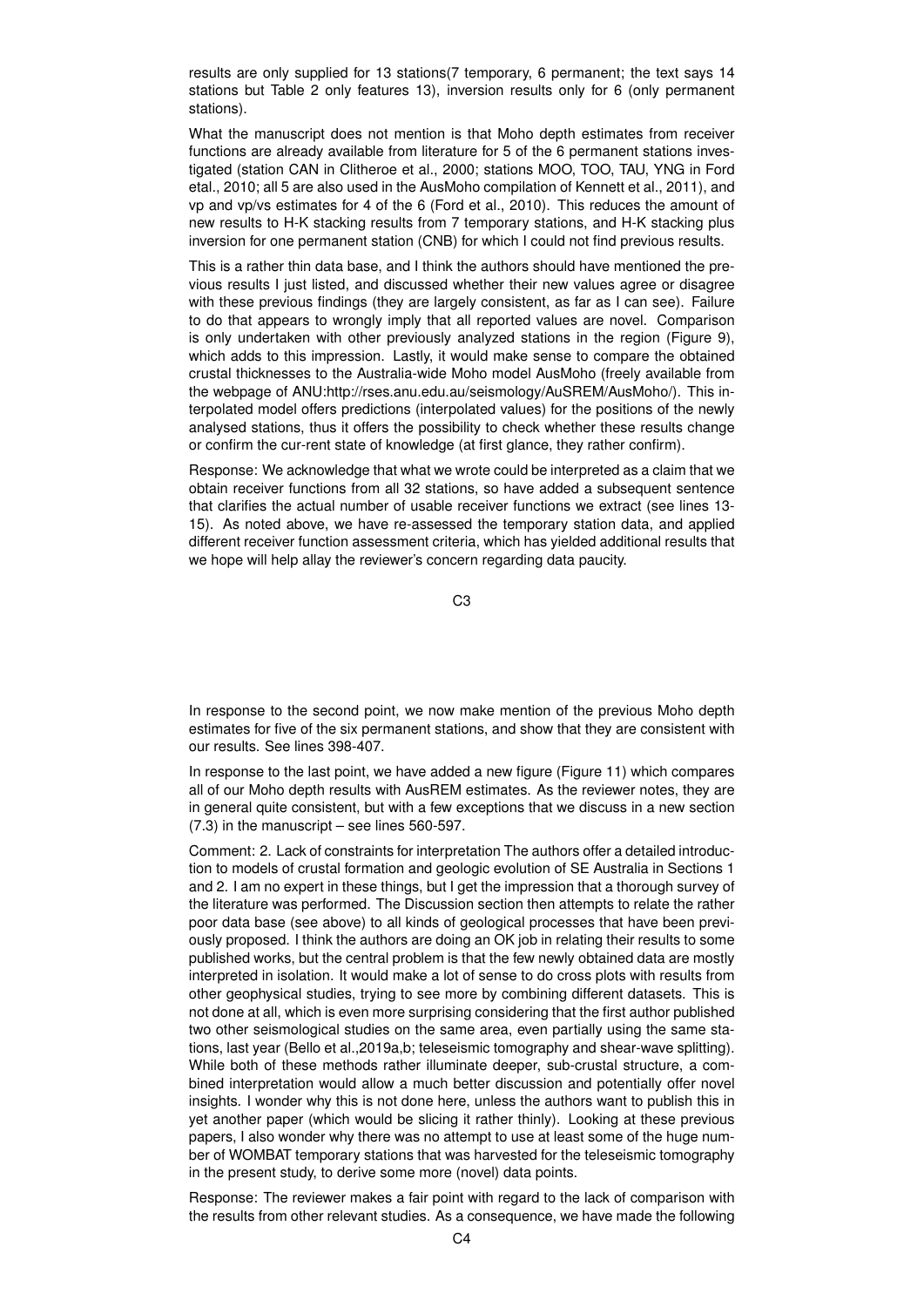changes: 1. As noted above, we now compare our results with the AuSMoho model (Figure 11 and Section 7.3). 2. We also compare our results in Tasmania to the study of Rawlinson et al. (2001) who invert wide-angle traveltimes (both reflection and refraction) for crustal velocity and Moho geometry (see Supplementary Figure S9). 3. We also include a new figure, which provides a joint interpretation of our results from teleseismic tomography, shear wave splitting and receiver function analysis (see Figure 12) and discuss it in detail in a new section (7.4) – see lines 598-623.

With regard to the last point, the WOMBAT stations were all short period stations (1 Hz corner frequency), many were only vertical component, and deployment times were often less than a year. All the Victorian stations and those deployed in northern Tasmania were vertical component, which means that it was not possible to extract receiver functions from them.

Comment: ll.24/25: I found it rather confusing that the authors talk about vp/vs ratio and Poisson ratio separately (here and also in Section 7.2), although these properties are directly related (see Equation 2) and thus one does not offer additional information compared to the other.

Response: We agree with the reviewer's comment, and have revised the manuscript so that it just refers to Vp/Vs ratio (see Abstract and Section 7.2).

Comment: ll.54-57: Some parts of a sentence are apparently missing here.

Response: As far as we can tell, the sentence in question appears to be complete. However, we have broken it up into two sentences, which hopefully improves its clarity (see lines 67-71).

Comment: ll.93-100: If VanDieland is just a conceptual microcontental block in one of the models that is routinely used to explain the genesis of the region, why is the term used to reference station locations (e.g. Table 2). Shouldn't geographical regions that are independent of interpretation framework be used for this?

C5

Response: This is a fair point, and we have now removed such references (e.g. Table 2).

Comment: ll.102-154 (Section 3): I personally dislike this type of listing of existing studies, going study by study and explaining the methodology of each. This is unnecessarily bloated and in the end the reader doesn't take away much beyond "people have worked in this area before". It would be better to include the geophysical evidence into the presentation of evolution concepts given in Section 2 (and partly Section 1).

Response: We think it is worthwhile to summarise the results of previous geophysical studies, so have retained this section. However, we do acknowledge the reviewer's point, and therefore have changed it considerably to focus more on the outcomes of these studies. This includes largely removing the first paragraph, which merely lists the range of techniques that have been applied and relevant references. See lines 116-185 of the revised manuscript.

Comment: l.152: part of the sentence is missing (?)

Response: This sentence appears to be complete as far as we can tell.

Comment: ll.174/175: I disagree on this claim

Response: We have deleted this sentence (see lines 221-222).

Comment: l.185: "by using the clarity of the direct arrivals"; was this a purely visual selection or were there fixed criteria? Some more detail would be useful.

Response: We have added "visual clarity" to the sentence in question (see line 240).

Comment: l.208: Although the paper of Zhu and Kanamori (2000) is cited here, the used weighting scheme (0.6/0.3/0.1) is not the same as in that paper (0.7/0.2/0.1).

Response: We have removed the citation (see line 270-271).

Comment: l.213: How robust is the use of standard deviations as uncertainty estimates